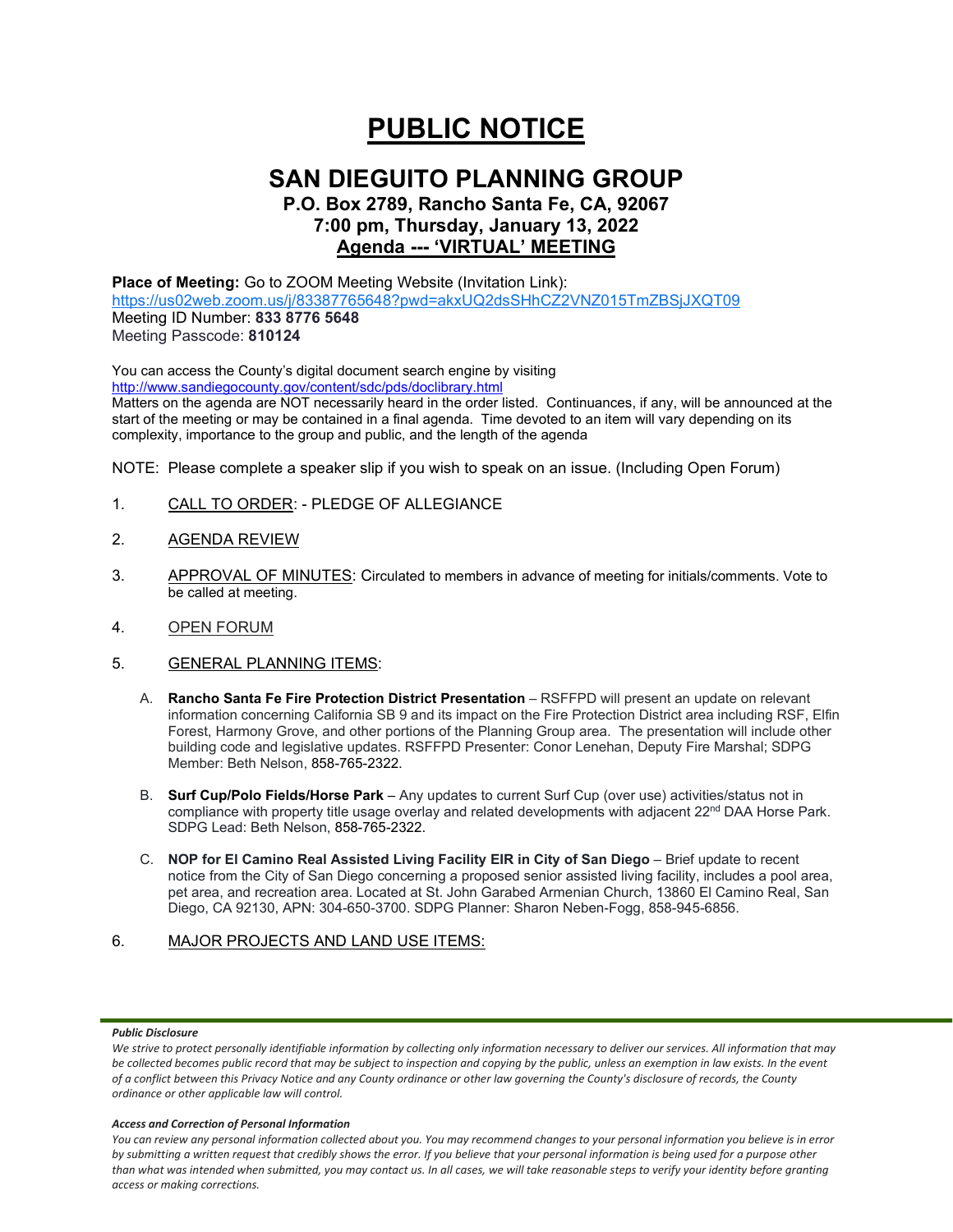A. **PDS2021-AD-21-015 Richmond Residence Barn and Accessory Building Permit**. Proposed new 1,596 sf barn with 1,093 sf accessory dwelling unit. Project location: 5371 La Glorieta, Rancho Santa Fe, CA 92067, Closest cross street: Linea del Cielo; APN: 268-111-13-00. Applicant Representative: Maxwell Wuthrich (B+W Architect) 858-756-1788; PDS Planner: Hunter McDonald, 858-495-5330; SDPG Member: Laurel Lemarie, 858-756-2835

*Continue to January 2022 SDPG Meeting*

- B. **PDS2021-LDGRMJ-30331 Major Grading Permit.** Follow-up discussion and updates from last month's 7-0- 0-5 vote to send a comments letter to PDS Director. Major grading plan for the import site with excavation of 19,900 cubic yards, fill of 155,600 cubic yards, and import of 135,700 cubic yards to allow for future construction of an equestrian facility. Location: Country Club Drive, Escondido, CA 92029; APN: 235-011- 01, 235-011-02. Applicant: H Grove NK Investors, LLC, Santa Monica, CA; PDS Planner (unknown as of publication); SDPG Member: Susan Williams, 760-212-3280. *Continued to January 2022 SDPG Meeting*
- C. **PDS2021-STP-21-026/PDS2021-MUP-21-007 Via Monte Residence Site Plan**. Construct a new 4,854 square foot single family residence with an attached 750 square foot accessory dwelling unit and 4-car garage parking on an existing vacant 2.55 net acre parcel within an existing residential neighborhood. Location:16073 Via Monte (off El Camino Real north of San Dieguito Park), Rancho Santa Fe, CA 92067; APN: 302-180-60-00. Applicant (CWS Via Monte LP) Representative: Guy Oliver, 760-602-6406; PDS Planner: Souphalak Sakdarak, 619-323-4869; SDPG Member: Don Willis, 858-481-6922. *Continued to January 2022 SDPG Meeting*
- D. **PDS2021-STP-21-034 Niedernhofer Residential Guest House Site Plan**. 600 sq. ft. Guest House with deck. Location: 4733 Vista De La Tierra Del Mar, CA. 92014; APN: 302-032-15-00. Applicant Contact: Jim Dyjak, 619-244-3085; PDS Planner: Lauren Yzaguirre, 619-323-7021; SDPG Member: Don Willis, 858-481- 6922.

*Continued to January 2022 SDPG Meeting*

E. **PDS2021-VAR-92-001W1 Variance, Fuglesang-Vadakan Residence.** Applicant requesting a reduction in the front yard setback from 100 feet to approximately 96 feet for an addition to an existing single-family dwelling into the front yard setback. The property currently contains a guest house in the front yard setback which will be demolished to allow for an addition to the single-family dwelling. The proposed addition will encroach into the front yard setback less than the existing guest house. Project location: 6605 La Valle Plateada, RSF, CA 92067; APN: 266-320-50-00. Access would be provided via an existing private driveway connected to a private road easement connected to La Valle Plateada. Applicant Representative: Doug Mansfield, 949-218-0408; PDS Planner: Lauren Yzaguirre, 619-323-7021; SDPG Member: Beth Nelson, 858-353-5773.

*Continued to January 2022 SDPG Meeting*

- F. **PDS2021-AD-21-008 Administrative Permit, Molnar Fence Modification**. Any updates to September 2021 SDPG vote concerning this Administrative Permit. Site location: 4722 Sun Valley Road, Del Mar, CA 92014; APN: 302-202-1100. Applicant: Dave and Lisa Molnar, 858-442-1599; Applicant's Representative: Derek Berg, 760-390-0007; PDS Planner: TBD, 858-495-5418; SDPG Member: Don Willis, 858-481-6922.
- G. **PDS2021-STP-21-040 Holland Residence Remodel – RSF.** Remodel and addition to existing single-family residence at the very southern end of RSF on El Camino Real. Project Address: 16170 El Camino Real, Rancho Santa Fe, CA 92067, APN: 302-180-56-00. Owner: Sydney Holland; Applicant Representative: John P. Jensen, 858-756-2526; PDS Planner: Jessica Madamba, 619-323-8672, Sharon Neben-Fogg, 858-945- 6856.
- H. **PDS2021-STP-17-002W1 Sun Residence Site Plan Modification.** Single Family 2-Story Residence with attached garage, driveway and landscape. Detached ADU and BBQ cabana. Site Location: 7417 Artesian Road, San Diego, CA 92127; APN: 269-100-44-00. Applicant: J. Villa & Company (for owner: Mr. Darrick

### *Public Disclosure*

#### *Access and Correction of Personal Information*

*You can review any personal information collected about you. You may recommend changes to your personal information you believe is in error by submitting a written request that credibly shows the error. If you believe that your personal information is being used for a purpose other than what was intended when submitted, you may contact us. In all cases, we will take reasonable steps to verify your identity before granting access or making corrections.*

We strive to protect personally identifiable information by collecting only information necessary to deliver our services. All information that may *be collected becomes public record that may be subject to inspection and copying by the public, unless an exemption in law exists. In the event of a conflict between this Privacy Notice and any County ordinance or other law governing the County's disclosure of records, the County ordinance or other applicable law will control.*